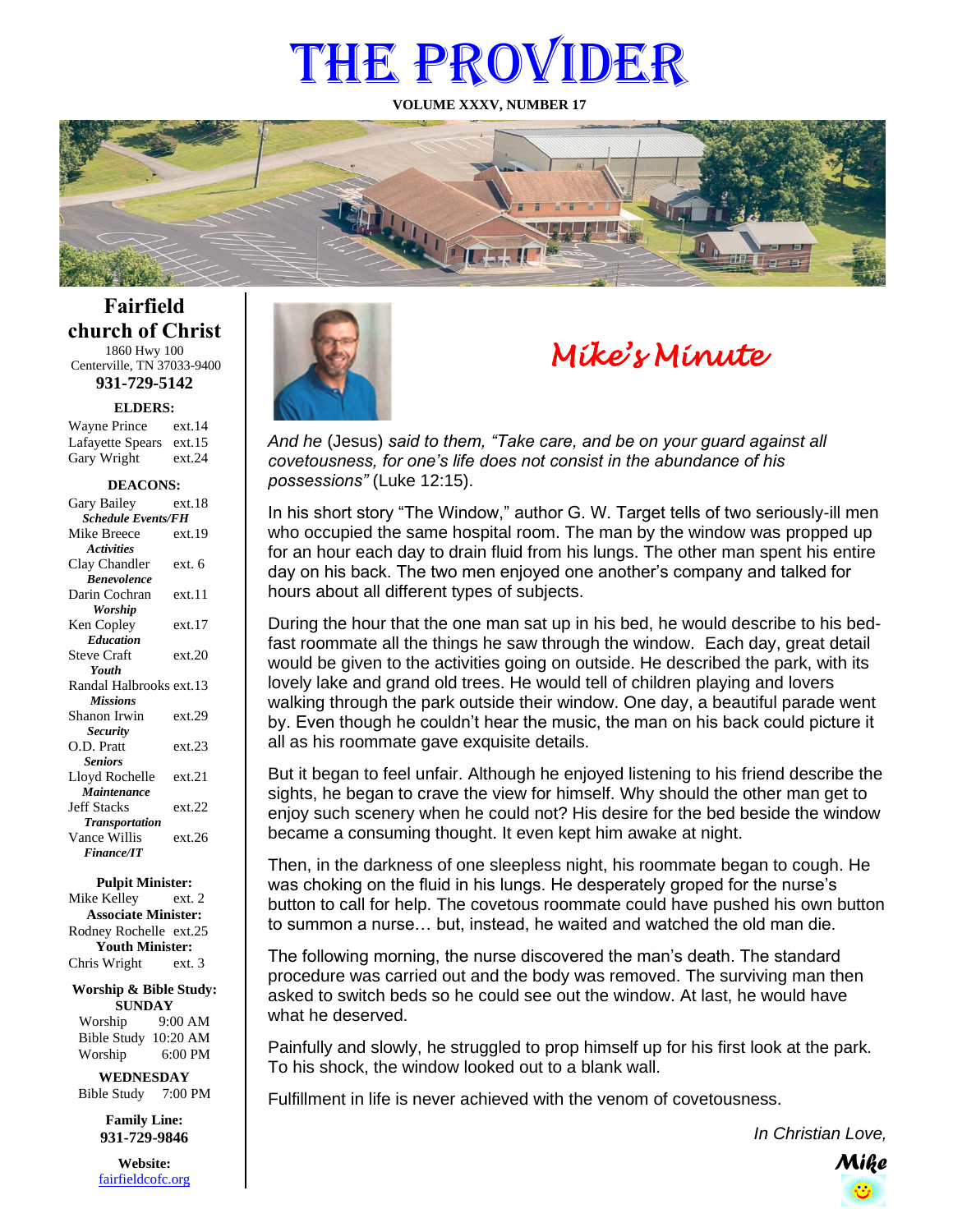

The ladies of the congregation have an opportunity to meet with the elders this Sunday, April  $24<sup>th</sup>$  at 5:00 pm in the fellowship hall.

**Ther** 9568 Old Locust Creek Rd., Bon Aqua 37025 The birthday party for **Burton Winters** has been cancelled by his family due to covid concerns. Let's celebrate him with cards! His address is:

The Golden Agers will be going to Legends in Columbia on April  $28<sup>th</sup>$ . The bus will be leaving at 5:30 and signup sheets are in both foyers.

Senior night is May 1<sup>st</sup> during evening service. If you are a high school senior and have not turned in your pictures and form, please do so immediately. Please see Teresa Craft for more information. Our seniors for 2022 are: **Lemuel Watson, Anna Green, Daniel Green, Jesse Stacks, Ethan Willis, John Anderson, Michael Bosch** and **Gabe Stone**. We will have a finger food fellowship following the evening service. If any of our seniors has been left out, please let Teresa know as soon as possible.

We still would like a few more volunteers to help with World Bible School. If you are interested, please contact Tom Gosser. The booklets used for WBS are in the basement in the room next to the quilt on the shelf. The newest magazine of WBS is in both foyers. Tom's email is: tom j57@hotmail.com. As Tom mentioned Wednesday night, there are a number of folks studying who are desiring baptism at this time.

The men to serve and van driver sheets are in both foyers.



We express our sympathy to the family of **Mary England** who passed away recently. She was a local bus driver for many years and was the sister-in-law of **Dwight England.**



Thank you for all of your acts of kindness and the beautiful Serenity Prayer Wind Chimes. The meal was wonderful.

**Gary & Glenda Jacobs**



*Members:* Janey Gilbert, Rodney Rochelle (kidney stones), Margaret Martin (heart procedure on Tuesday), Ralph Givens (Dickson Horizon), Patsy Givens, Butch Sullivan (broken ankle), Ronald Lynn (home), Deborah Peery (home), Lelia Mae Poore, Sherry Breece, Harry Totty, Dorothy Weatherspoon, Dewayne Victory, Helen Shanes, Thomas Haskins, Lou Dickens (back surgery on May 16 at St. Thomas Midtown), Paul & Noble Victory & Jo Ann Totty.

*Friends & Family:* Christians, missionaries, military personal & people in the Ukraine, Wyatt Aydelott (eye surgery, doing well), Mark Walton (heart surgery), J.B. Brown (local hospital-therapy), Nancy Clancy (daughter of Dorothy Noonan-cancer), Cruze Wright (Yvonna C.'s grandson-tests), Greg McCord (St. Thomas West-ICU-pneumonia), Randy Pitman, Gus Gilreath, Wilma Green (mother of Barbara Edwards), Willie Taylor (cancer), Everett Kelly (St. Thomas West), Vickie Halbrooks, Ray Weatherspoon (Select Specialty Hospital Rehab), Kevin Chandler, Denny Quillen (hospital in Nashville), Jo James, Lucille Morphis, Wanda Gilliam Felts, Cody Crawford, Linda Goad, Doris & Marjorie Claud, Rebeca Mears, David Dansby, James Coates, Greg Zoller, Seth Williams, Elizabeth Dunn, Kelley Wilson, Glen England, Billie Church, Daniel Spears, Ann Spencer, Thomas Brady, Donald Brady, Doris Elam, Neil Jobe, Donna Gaspard, Evan Boyd, Rita Stacks, Jimmy Jenkins, Ruby Church, Carolyn Nash, Kathy Swinford Coleman, Grayson Gunter, Jimmy George & William Dale Nash.

*Life Care:* Francis Qualls, Anthony Stacks, Hester Moss

*St. Thomas Hickman Nursing Home:* Barbara Beard, Naomi Bailey

*Olive Branch Senior Living, Dickson:* Martha Page



Apr 24 - 3<sup>rd</sup>-5<sup>th</sup> grade devo, during evening service @ FH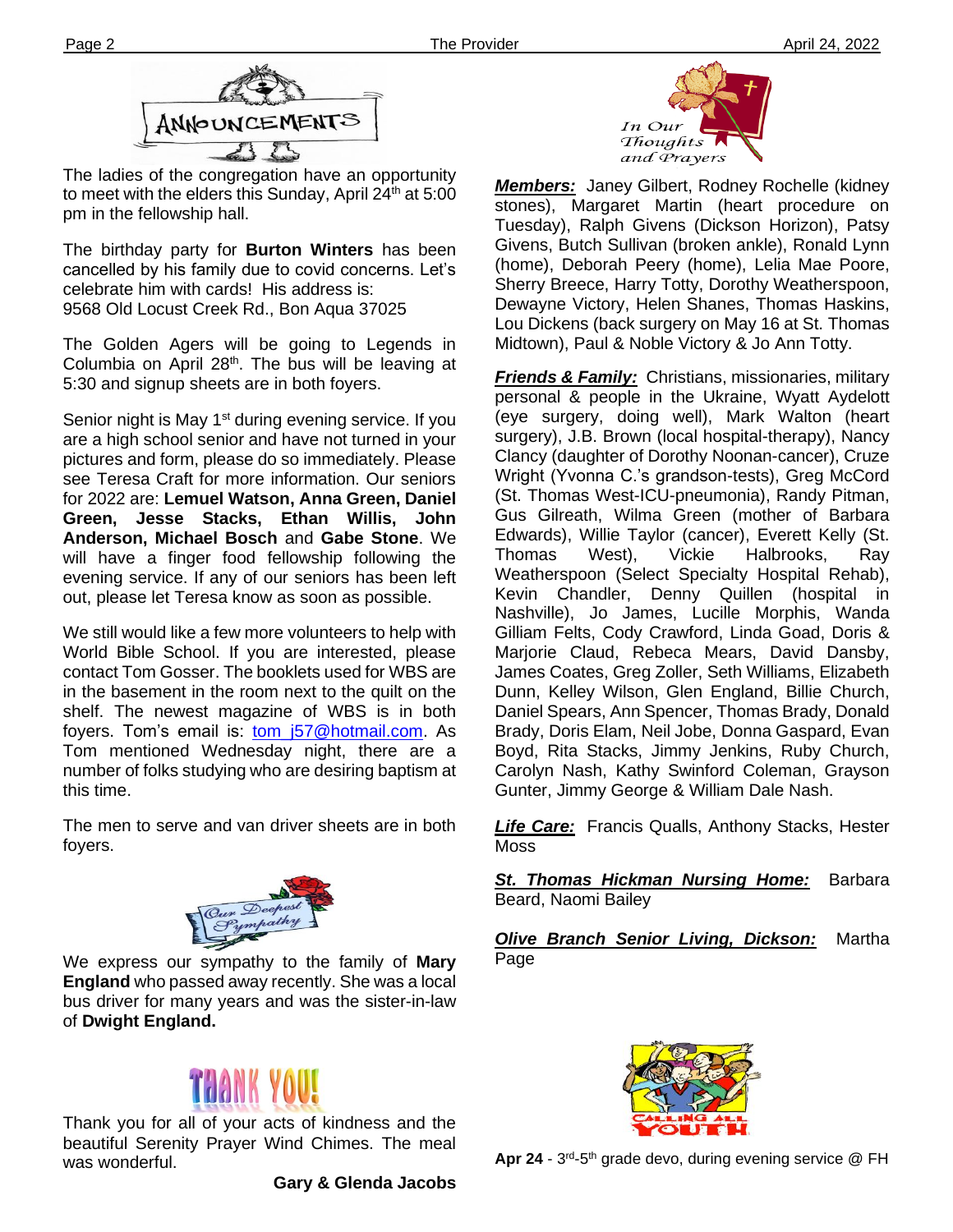

#### **Center Fielders News** "The Persevering Bug"

 Down on the ground I saw a bug trying hard to crawl up a dirt incline. As it attempted its ascent, the dirt rolled out from under it. Repeatedly the bug started climbing again. At last, it managed to gain enough ground and crawled into a hole. Had this bug not persevered, it would never have reached its destination. It put great effort into climbing and continuing to climb.

 In the Christian life, we will not experience victory unless we persevere. Paul told Timothy to "endure hardness as a good solider of Jesus Christ," and we must do the same. The literal meaning of the Greek word for "endure hardness" is "to suffer evil."

 We must accept hardships as a normal part of the Christian life. Some of these come from within. The devil tempts us severely, trying to get us to fall. He plagues us with thoughts of doubt, discouragement, impurity, jealousy, pride, and selfishness. Other hardships come from without. People may slander us or make fun of our beliefs. In any case, we must endure hardness and faithfully stand for Jesus Christ.

 The Bible does not picture the Christian life as something easy; it requires enduring to the end. The prize is not at the halfway mark, nor at the threequarter mark., but at the finish line. After we fight the good fight of faith and persevere to the end, God will bless us with an eternal home in Heaven. Our trials on earth will seem small compared to that glorious place. Let us continue persevering and keep our eyes on the goal.

 If you get tired of persevering, remember that Jesus persevered to die for your sins!!

*Obey God and watch Him work,*

*Rodney*

# **FOR THE RECORD**

| WEEK OF April 17, 2022    |        |  |
|---------------------------|--------|--|
| <b>MORNING WORSHIP</b>    | 291    |  |
| <b>CONTRIBUTION:</b>      | \$5781 |  |
| <b>2022 WEEKLY BUDGET</b> | \$4167 |  |

### MEN TO SERVE April 24

#### **SUNDAY MORNING:**

**Song Leader:** Darin Cochran  **Opening Prayer:** Ronny Pitman **Scripture Reading:** Skyler Irvin  **Scripture: Ephesians 4:31-32 Preside Lord's Supper:** Lafayette Spears  **Alternates:** Norman George, Edwin Wright  **Announcements:** Darin Cochran  **Closing Prayer:** Adam Jude **Van Driver:** Jeff Stacks 931-994-7631

#### **SUNDAY EVENING:**

**Announcements:** Gary Basford **Scripture Reading:** Mike Batts  **Scripture: Mark 4:1-9 Song Leader:** Jeff Stacks **Opening Prayer:** Wayne Prince **Lord's Supper:** Dale Dillingham, Gary Basford **Closing Prayer:** Boyce Cannon **Van Driver:** Jeff Stacks 931-994-7631

#### **WEDNESDAY NIGHT:**

**Announcements:** Gary Basford **Song Leader:** Jeff Rose **Opening Prayer: Roy McCoy Invitation:** Mike Kelley  **Van Driver:** Chris Love 931-994-7855

Let all bitterness, and wrath, and anger, and clamour, and evil speaking, be put away from you, with all malice: And be ye kind one to another, tenderhearted, forgiving one another, even as God for Christ's sake hath forgiven you. Ephesians 4:31-32 KJV



# **A Step Too Late**

Elisha Gray was almost known as the father of the telephone, but Alexander Graham Bell beat him to the patent office by just a few hours! As Christians, what a reminder to run our race to obtain the prize (1 Cor. 9:24)!